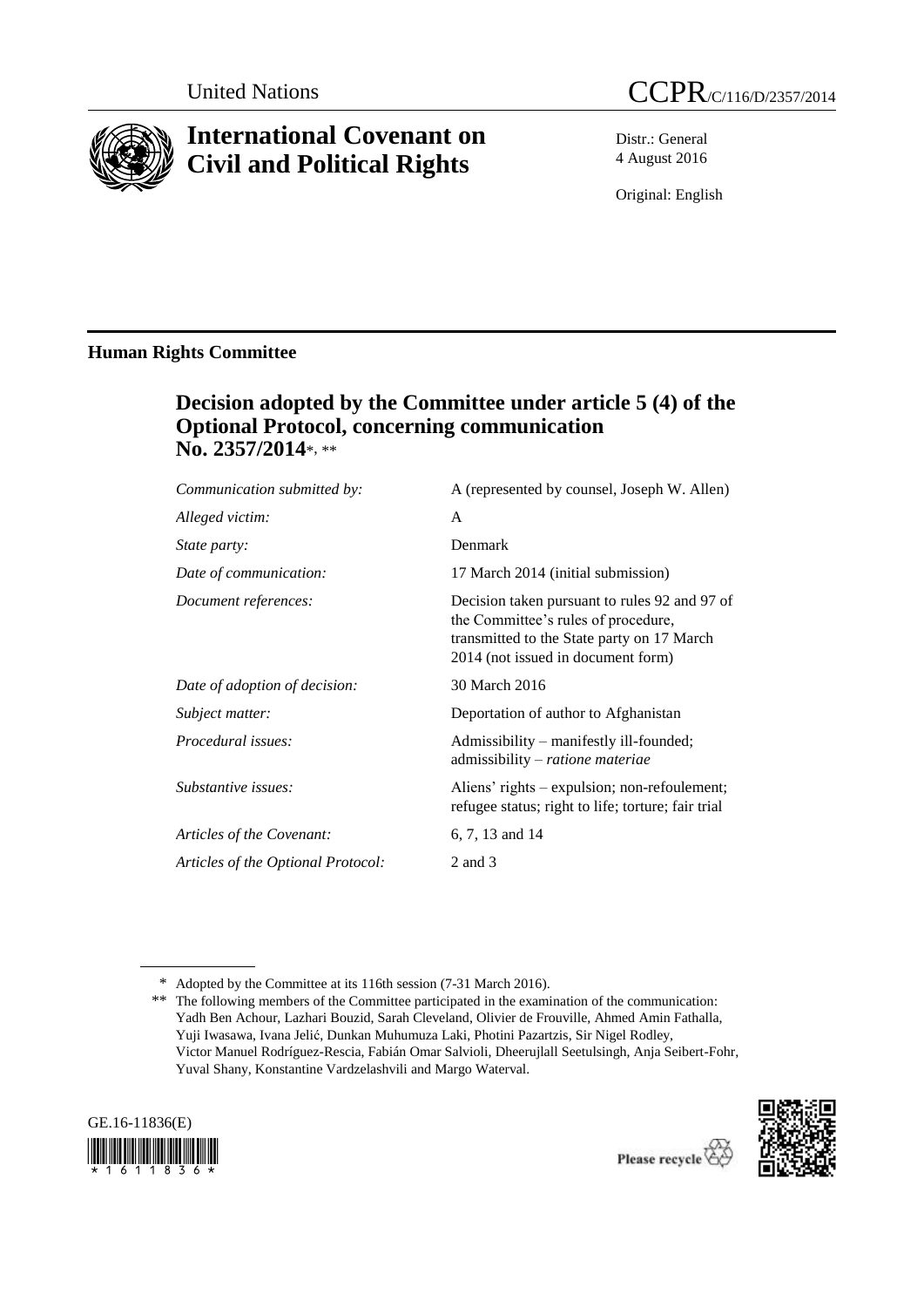1.1 The author of the communication is A, an Afghan national born on 7 February 1987 currently residing in Denmark. He is subject to deportation, following the rejection of his application for refugee status in Denmark. He asserts that by removing him to Afghanistan the State party would violate his rights under articles 6, 7, 13 and 14 of the Covenant. The first Optional Protocol to the Covenant entered into force for Denmark on 23 March 1976. The author is represented by counsel.

1.2 On 17 March 2014, pursuant to rules 92 and 97 of its rules of procedure, the Committee, acting through its Special Rapporteur on new communications and interim measures, requested the State party to refrain from removing the author to Afghanistan while the communication was under consideration by the Committee. On 4 November 2014, the Committee granted the State party's request to lift interim measures. The author remains in Denmark.

### **Facts as presented by the author**

2.1 The author's father purchased property from a man named Q. Shortly after that transaction, O died of illness. Thereafter, three of O's relatives, including a man named S, approached the author's father in order to claim the property. A fight ensued between the author's family and Q's relatives. During the fight, the author's brother killed S. The author and his father and brother fled to stay with a family friend. In order to resolve the land dispute, they decided to let  $O$ 's brothers keep the property. In addition, they decided to give one of their family's girls to Q's brothers. However, when they were on their way to meet with Q's family to discuss this resolution, they came across Q's brothers, who shot at them and killed the author's father and brother.

2.2 Fearing that Q's brothers would kill him to prevent him from testifying against them and from reclaiming the property, the author fled Afghanistan. His wife remains in Afghanistan; the couple does not have children.

2.3 The author has exhausted domestic remedies in Denmark. His appeal of the negative asylum decision was denied by the Refugee Appeals Board on 13 January 2014. This decision is final and may not be appealed before the Danish courts. The author's request to reopen asylum proceedings was denied on 17 March 2014.

# **The complaint**

3.1 The author submits that the State party would violate his rights under articles 6, 7 and 14 of the Covenant by forcibly removing him to Afghanistan, where he fears being killed by Q's brothers, who killed the author's father and brother over a land dispute. Neither the Danish Immigration Service nor the Refugee Appeals Board properly investigated the serious risk of harm or death that the author would face in Afghanistan.<sup>1</sup>

3.2 In violation of article 14 of the Covenant, the State party planned to deport the author on the same date on which the Refugee Appeals Board issued its negative decision, before he could submit a communication before the Committee. Preparations for his removal were not suspended when he filed a request to reopen asylum proceedings.

# **State party's observations on admissibility and the merits**

4.1 In its observations dated 17 September 2014, the State party considers that the Refugee Appeals Board is an independent, quasi-judicial body. The Board is considered as

<sup>1</sup> The author cites UNHCR, *UNHCR Eligibility Guidelines for Assessing the International Protection Needs of Asylum Seekers from Afghanistan* (6 August 2013), p. 68.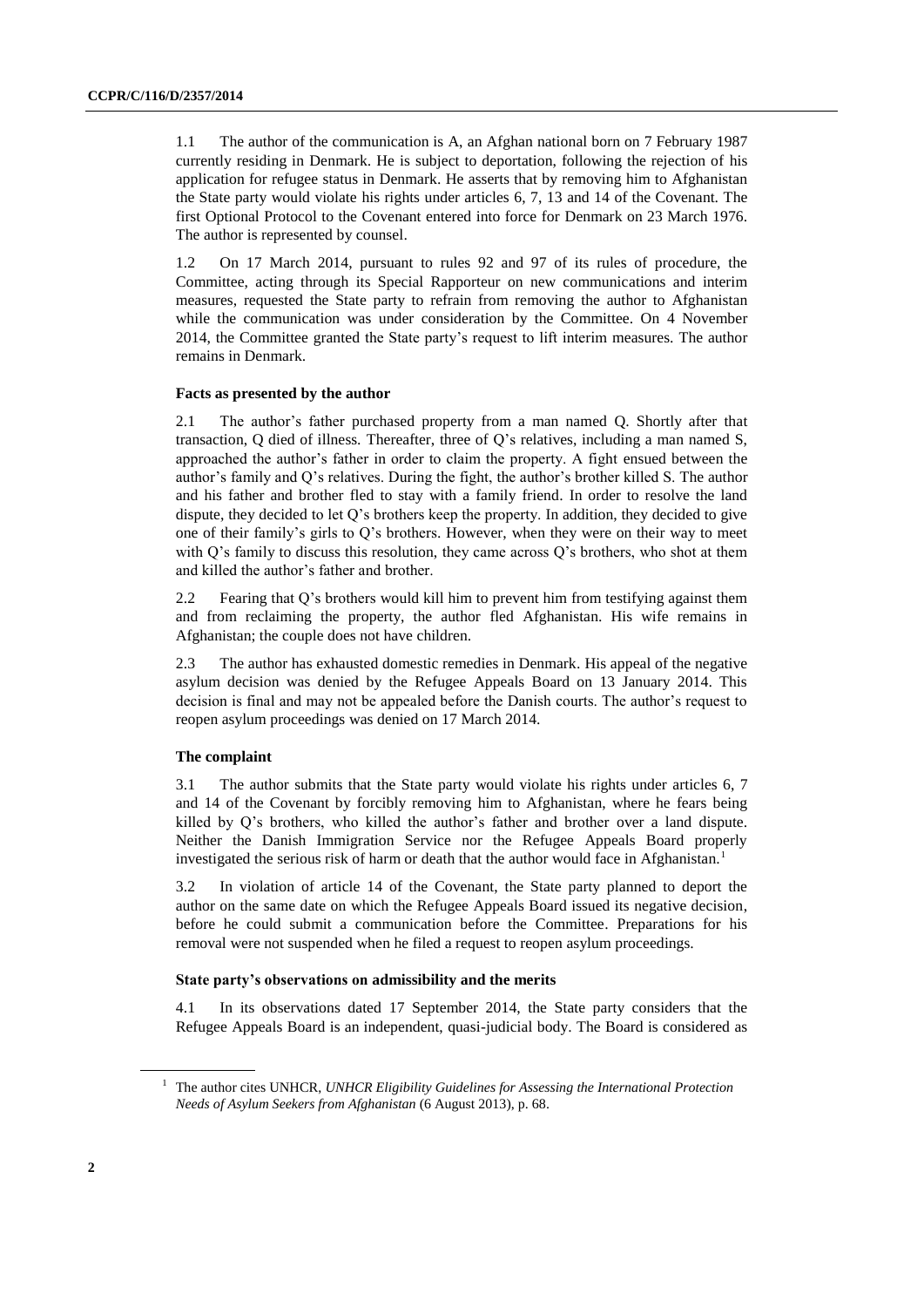a court within the meaning of the directive of the Council of the European Union on minimum standards on procedures in member States for granting and withdrawing refugee status.<sup>2</sup> Cases before the Board are heard by five members: one judge (the chair or the deputy chair of the Board), an attorney, a member serving with the Ministry of Justice, a member serving with the Ministry of Foreign Affairs and a member nominated by the Danish Refugee Council as a representative of civil society organizations. After two terms of four years, Board members may not be reappointed. Under the Danish Aliens Act, Board members are independent and cannot seek directions from the appointing or nominating authority. The Board issues a written decision, which may not be appealed; under the Danish Constitution, however, applicants may bring an appeal before the ordinary courts, which have authority to adjudicate any matter concerning limits on the mandate of a government body. As established by the Supreme Court, the ordinary courts' review of decisions made by the Board is limited to a review of points of law, including any flaws in the basis for the relevant decision and the illegal exercise of discretion, whereas the Board's assessment of evidence is not subject to review.

4.2 Pursuant to section 7 (1) of the Aliens Act, a residence permit will be granted to an individual who falls within the provisions of the Convention relating to the Status of Refugees. For that purpose, article 1.A of that Convention has been incorporated into Danish law. Pursuant to section 7 (2) of the Aliens Act, a residence permit will be issued to an applicant who risks being subjected to the death penalty or to torture, inhuman or degrading treatment or punishment in his or her country of origin. In practice, the Refugee Appeals Board considers that these conditions are met if there are specific and individual factors rendering it probable that the person will be exposed to such a real risk.

4.3 Decisions of the Refugee Appeals Board are based on an individual and specific assessment of the case. The Board applies a lower standard of proof when the applicant is a minor or has a mental disorder or impairment. When assessing inconsistent statements by the applicant, the Board also takes into account cultural differences, age and health. Particular consideration is shown towards illiterate individuals, victims of torture and persons who have been sexually assaulted. The asylum seeker's statements regarding the motive for seeking asylum are assessed in the light of all relevant evidence, including general background material on the situation and conditions in the country of origin, in particular whether systematic, gross, flagrant or mass violations of human rights occur. Background reports are obtained from various sources, including the Danish Refugee Council, other Governments, the Office of the United Nations High Commissioner for Refugees (UNHCR), Amnesty International and Human Rights Watch. The Board is also legally obligated to take into account the international obligations of Denmark when exercising its powers under the Aliens Act. To ensure that it does so, the Board and the Danish Immigration Service have jointly drafted a number of memorandums describing in detail the international legal protection offered to asylum seekers under, inter alia, the Convention against Torture and Other Cruel, Inhuman or Degrading Treatment or Punishment, the Convention for the Protection of Human Rights and Fundamental Freedoms (European Convention on Human Rights) and the International Covenant on Civil and Political Rights. The Board takes decisions on the basis of those memorandums, which are continually updated.

4.4 The author's claims under articles 6 and 7 of the Covenant are manifestly illfounded and are therefore inadmissible. The author was assisted by counsel before the Refugee Appeals Board, whose decisions were based on a comprehensive and thorough examination of the oral and written evidence in the case. When assessing the author's

<sup>2</sup> The State party cites article 39 of directive 2005/85/EC.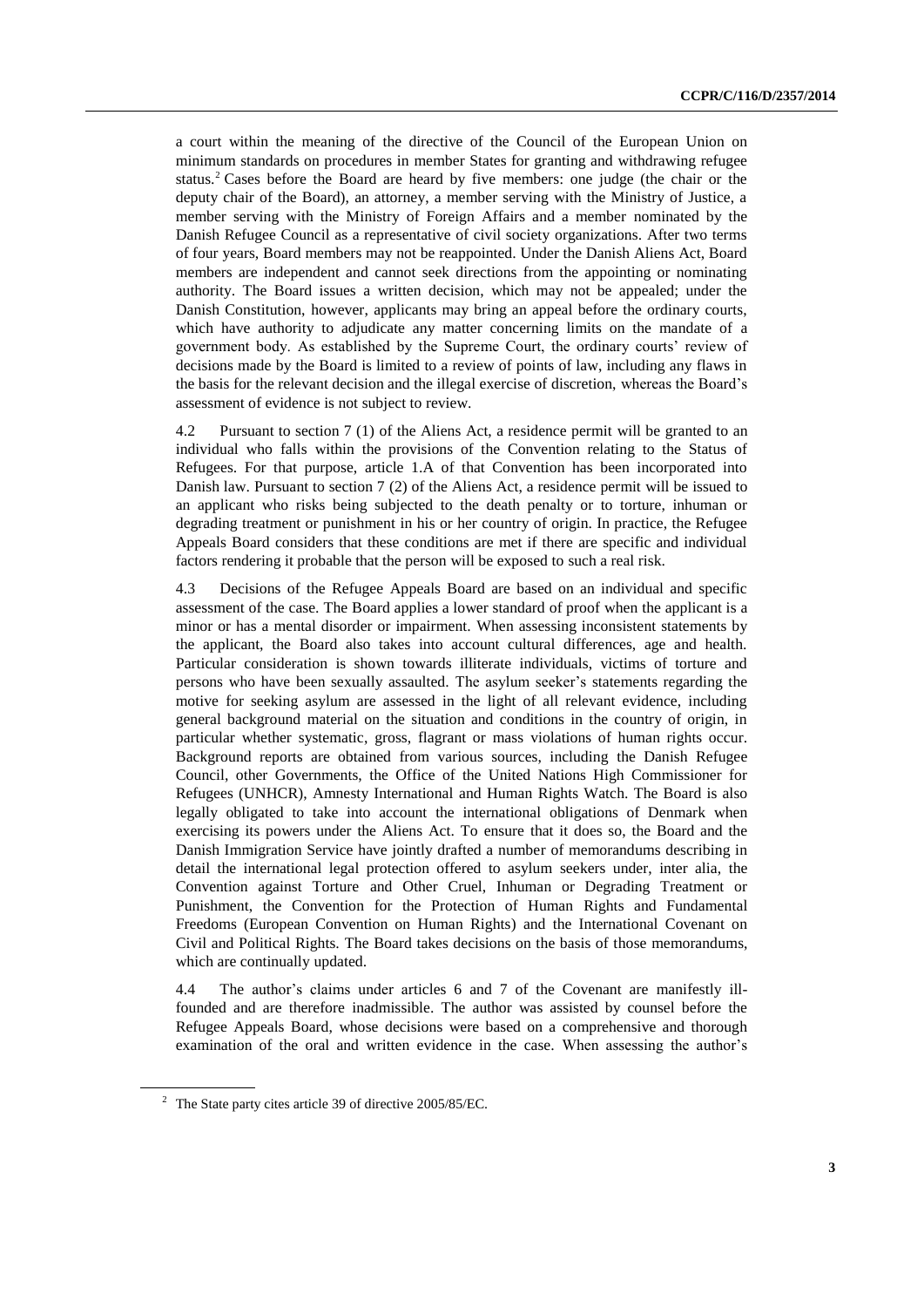credibility, the Board considered the author's statements and demeanour at the Board hearing, in conjunction with the other information available in the case. Specifically, the Board found that the author's statements were lacking in detail, did not seem "selfexperienced" and were implausible in several respects. It was unlikely that Q's brothers were not involved in the property transaction even though, according to the author's account, they were aware of the negotiations. It was also unlikely that the author physically attacked Q's brothers even though they were angry and armed, and even though he alleged that everyone feared them because of their link to organized crime. In addition, it was unlikely that Q's brothers did not attempt to visit the author's family at their house during the month that the family was in Zari. Moreover, the author made several inconsistent statements concerning: the number of rifles used in the conflict; whether it was S or one of Q's brothers who hit him with the butt of a rifle; whether other people were occupying the house in Zari where they had hidden; to whom the house in Zari belonged; whether Q was in India or Pakistan; and whether the brothers visited the plot of land once or twice.

4.5 Furthermore, the author made material additions to his narrative during proceedings before the Board. In particular, he mentioned before the Board but not before the Danish Immigration Service that the land agreement involved a dowry to be given by his father to Q's brothers. He also stated before the Service that Q's brothers had gone door-to-door to look for him, whereas he stated at the Board hearing that the brothers had searched his neighbour's house, where the author was hiding. The author also added to his statement concerning his brother's role during the fight on the plot of land. During his interview with the Service, he stated that his brother was present during the entire incident, whereas he stated at the Board hearing that his brother was initially at home during the fight and only arrived later. The Board, in assessing the author's statements, was aware that the author was illiterate, had a special dialect and had been under medication. The Board also noted that the author had not been a member of any political or religious association or organization and had not been politically active in any way.

4.6 In addition, the Board found that the documents the author provided with his request to reopen asylum proceedings were not credible. The documents were dated January 2014, when the Board considered the author's asylum application. The Board also observed that, according to available background material, forged documents were widely used and easy to obtain in Afghanistan.<sup>3</sup> In conjunction with its finding that the author's statements were implausible and inconsistent, the Board found it reasonable to deem that the documents were fabricated.

4.7 The author is attempting to use the Committee as an appellate body to have the factual circumstances of his case reassessed; he has not provided any new or specific details about his situation. For the foregoing reasons, the author will not risk treatment contrary to articles 6 or 7 of the Covenant if returned to Afghanistan. Moreover, the author's argument under article 14 of the Covenant is inadmissible *ratione materiae*, because this provision does not apply to asylum proceedings. For the reasons discussed above, the communication is also wholly without merit.

4.8 Regarding the author's argument that he did not have sufficient opportunity to submit the communication before his scheduled removal, the Board's decision was issued on 13 January 2014 and the author could have submitted a communication to the Committee immediately thereafter. He did not do so, however, until 17 March 2014, just before his scheduled involuntary return. He had two months to prepare his communication.

The State party refers to the Board's citation of the report of the fact-finding mission of the Danish Immigration Service to Kabul entitled "Country of origin information for use in the asylum determination process" (29 May 2012).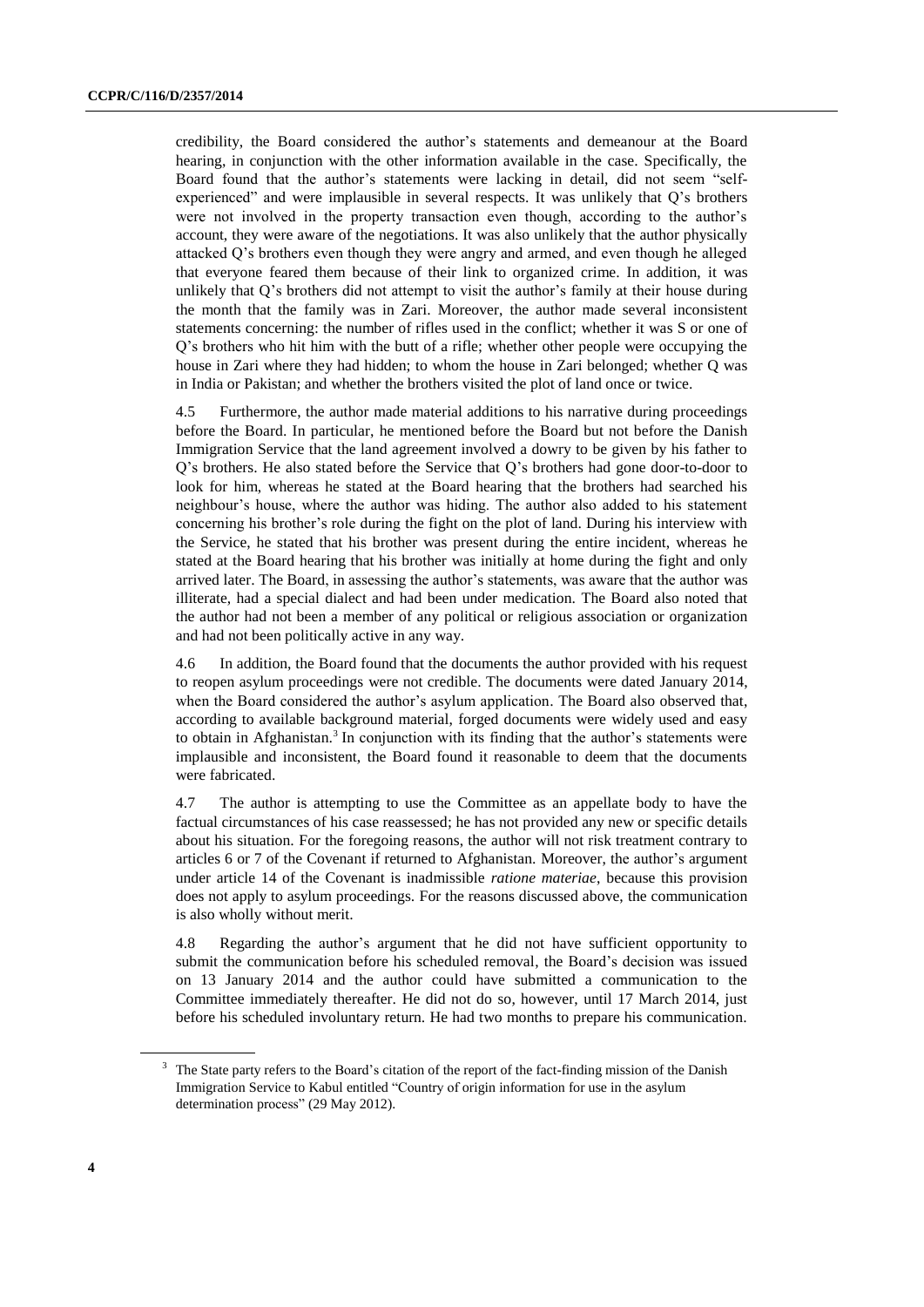The Board did not make its decision concerning counsel's request for reopening until 17 March 2014 because the Board receives a high number of such requests. It processes them as quickly as possible, endeavouring whenever possible to render a decision before any involuntary removal.

### **Author's comments on the State party's observations**

5.1 In his submission dated 29 October 2014, the author maintains that the State party also violated his rights under article 13 of the Covenant. The asylum determination process in Denmark has inherent flaws that violate the standards set forth under articles 13 and 14 of the Covenant. Negative decisions of the Board may not be appealed to ordinary courts and the Board lacks many of the attributes of real courts. For example, meetings are never open to the public and witnesses are only allowed in a limited number of circumstances. Moreover, one member of the five-member board is appointed by the Ministry of Justice and is usually an employee of that Ministry; this can easily create a conflict of interest. In addition, interpreters who are used by the Danish Immigration Service and the Board are not required to fulfil any specific education requirements in translation or linguistics.

5.2 The Board's adverse credibility determination was erroneous in several regards. Although the Board considered it implausible that Q's brothers were not involved in the property deal at the time of the agreement, the author could not know the reason for this lack of involvement and it is plausible that the brothers let Q enter into the sale without written consent. The Board found that it was unlikely that the author attacked one of Q's brothers, since the brothers were armed and were known to have links with organized crime. However, the author simply "got carried away" out of anger when faced with the brothers' unjust behaviour and foul language. Q's brothers were trespassing on his family's property and making unfair demands. Moreover, although the Board found it implausible that Q's brothers did not try to visit the author's family home until the day they killed the author's father and brother, the author cannot explain the behaviour of Q's brothers in that regard. Q's brothers probably realized that the author had fled from the scene of the attack and left the family home. Although the Board found that the author had made several inconsistent statements concerning the number of rifles used in the conflict, only one weapon was used. At one point, the author thought that he had seen his brother with a weapon; later, however, he realized that his brother had simply taken hold of S's weapon. Although the Board found that the author made inconsistent statements as to the length of time that passed from the property deal until the incident leading to S's death, the author explained during his first interview that Q's brothers would not have claimed the land during Q's lifetime, since Q would then have been to blame. A month elapsed between Q's and S's death. Although the Board found that the author had made material additions to his narrative during the oral hearing, he had not been asked detailed questions prior to the hearing. Such detailed questions logically elicited more detailed responses from him during the hearing. Finally, the Board's determination that the author's testimony was not "selfexperienced" is not the result of a thorough assessment, since his testimony lasted only one and a half hours. In guidelines on assessing the credibility of asylum claims, UNHCR identifies geographical and cultural distance as challenges. <sup>4</sup> The State party should investigate the accuracy of the author's statements regarding the land dispute. The author maintains that the State party could perform such an investigation because he "does not fear [the] authorities in Afghanistan".

<sup>4</sup> The author cites UNHCR, *Beyond Proof: Credibility Assessment in EU Asylum Systems* (May 2013), p. 30.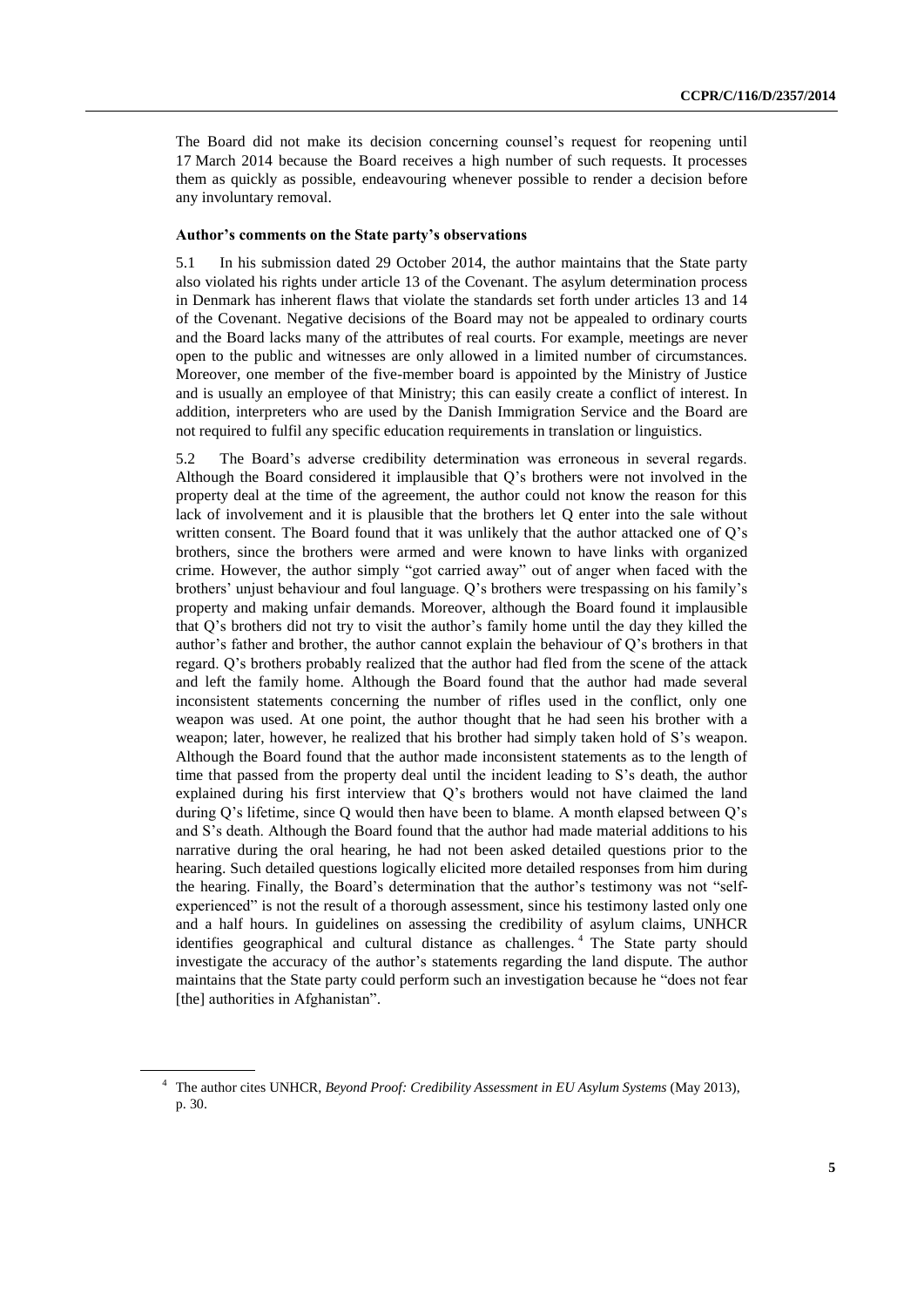5.3 The author is illiterate and has presented evidence to the Danish authorities to substantiate his claims. In its observations, the State party raised new concerns that had not been raised during domestic proceedings (regarding the persons who owned and lived in the house in Zari, the countries visited by Q and the date around which the author's brother arrived at the scene of the fight). These new issues are insignificant compared to the thorough and detailed explanation the author provided in his interview with the Danish Immigration Service. Moreover, minor inconsistencies can hardly be avoided.

### **State party's further observations**

6.1 In its submission dated 25 June 2015, the State party considers that domestic authorities are best placed to evaluate facts and the credibility of witnesses, whom they have an opportunity to see, hear and assess.<sup>5</sup> The State party reiterates its arguments with regard to the admissibility and merits of the communication.

6.2 The author's claim under article 13 of the Covenant is manifestly ill-founded and is therefore inadmissible. Article 13 does not confer a right to a court hearing. The Committee's jurisprudence indicates that mere administrative review of an expulsion order is not per se a violation of article 13.<sup>6</sup> Concerning the author's criticism that the interpreters servicing asylum proceedings are not required to meet specific educational requirements, the Board uses interpreters recorded on the list of approved interpreters kept by the Danish National Police. During asylum proceedings, asylum seekers are instructed to speak out if they experience any problems with the interpretation. Applicants and interpreters are asked at the outset of the proceedings if they understand one another. At the end of each interview with the Danish Immigration Service, an interview report is read out to the applicant, who then has the opportunity to comment on the contents of the report. At the hearing before the Board, the applicant is normally represented by counsel, who is also given the opportunity to make objections to the interpretation. Thus, the fact that individual interpreters are not subject to educational requirements does not constitute a breach of the right to a fair trial. Interpreters' competence is assessed on a case-by-case basis and, if it is considered inadequate, the interview or hearing is adjourned and another interpreter is retained. Both the Service and the Board give "the utmost priority to ensuring a high standard" of interpretation.

#### **Issues and proceedings before the Committee**

7.1 Before considering any claims contained in a communication, the Committee must decide, in accordance with rule 93 of its rules of procedure, whether the claim is admissible under the Optional Protocol.

7.2 The Committee notes, as required by article 5 (2) (a) of the Optional Protocol, that the same matter is not being examined under any other procedure of international investigation or settlement. The Committee also notes that it is undisputed that the author has exhausted all available domestic remedies, as required by article 5 (2) (b) of the Optional Protocol.

7.3 The Committee notes the author's allegations that Q's brothers, who murdered the author's father and brother in the context of a land dispute, would torture or kill him in Afghanistan in order to silence him as a witness to the murders and in order to illegally

<sup>5</sup> The State party cites, inter alia, communication No. 2186/2012, *Mr. X and Mrs. X v. Denmark*, Views adopted on 22 October 2014, para. 7.5; European Court of Human Rights, *R.C. v. Sweden*, Application No. 41827/07, judgment of 9 March 2010, para. 52.

<sup>6</sup> The State party cites communication No. 58/1979, *Maroufidou v. Sweden*, Views adopted on 9 April 1981.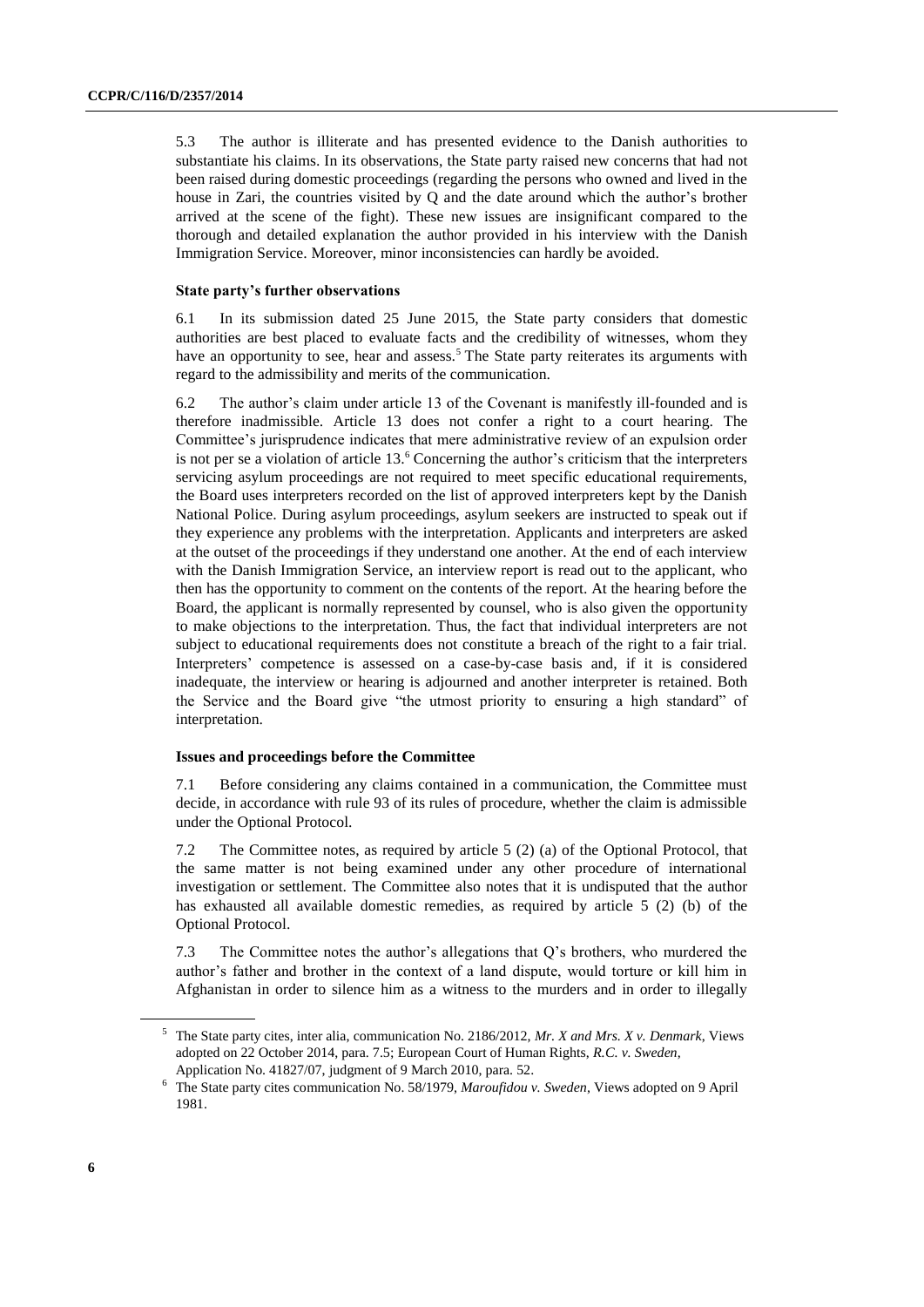seize his family's property. The Committee further notes the author's arguments concerning alleged procedural flaws in the asylum system in Denmark. The Committee takes note of the State party's argument that the author lacks credibility and that his claims under articles 6, 7 and 13 of the Covenant are manifestly ill-founded and are therefore inadmissible under article 2 of the Optional Protocol.

7.4 The Committee recalls its general comment No. 31 (2004) on the nature of the general legal obligation imposed on States parties to the Covenant, in paragraph 12 of which it refers to the obligation of States parties not to extradite, deport, expel or otherwise remove a person from their territory when there are substantial grounds for believing that there is a real risk of irreparable harm such as that contemplated by articles 6 and 7 of the Covenant. The Committee has also indicated that the risk must be personal<sup>7</sup> and that there is a high threshold for providing substantial grounds to establish that a real risk of irreparable harm exists. Thus, all relevant facts and circumstances must be considered, including the general human rights situation in the author's country of origin.<sup>8</sup> The Committee recalls that it is generally for the organs of States parties to examine the facts and evidence of the case in order to determine whether such a risk exists, unless it can be established that the assessment was arbitrary or amounted to a manifest error or denial of justice.<sup>9</sup>

7.5 The Committee notes that the Refugee Appeals Board found, after examining the author's written and oral testimony, that he was not credible concerning the risk of harm he alleges to face from Q's relatives in Afghanistan. The Committee also notes that the author's fears of being killed or subjected to torture relate to the acts of private individuals, and he has not alleged that he contacted the Afghan authorities in order to seek protection from Q's relatives, and has not explained why he did not do so or would not be able to do so in the future. The Committee also observes that the author has not provided information on the documentation that he submitted with his request to reopen asylum proceedings and that was deemed to be not credible. The Committee considers that while the author disagrees with the factual conclusions of the State party's authorities, the information before the Committee does not indicate that those findings are manifestly unreasonable.<sup>10</sup> Moreover, the author's claims regarding the independence of the Board and the procedural integrity of asylum proceedings in Denmark are of a general nature and do not establish that the evaluation of his asylum application by the Danish authorities was clearly arbitrary or amounted to a denial of justice.<sup>11</sup> Accordingly, the author's claims under articles 6, 7 and 13 of the Covenant are insufficiently substantiated and are therefore inadmissible.<sup>12</sup>

7.6 The Committee further takes note of the State party's argument that the author's claim under article 14 is inadmissible *ratione materiae* because that provision does not apply to asylum proceedings. The Committee refers to its jurisprudence that proceedings relating to the expulsion of aliens do not fall within the ambit of a determination of "rights and obligations in a suit at law" within the meaning of article 14 (1) but are governed by

<sup>7</sup> See, inter alia, communications No. 2393/2014, *K v. Denmark*, Views adopted on 16 July 2015, para. 7.3; and No. 2272/2013, *P.T. v. Denmark*, Views adopted on 1 April 2015, para. 7.2.

<sup>8</sup> See, inter alia, communications No. 2474/2014, Views adopted on 5 November 2015, para. 7.3; and No. 2366/2014, Views adopted on 5 November 2015, para. 9.3.

<sup>9</sup> See, inter alia, communication No. 2393/2014, *K v. Denmark*, Views adopted on 16 July 2015, para. 7.4.

<sup>&</sup>lt;sup>10</sup> See communication No. 2351/2014, *R.G. et al. v. Denmark*, decision of inadmissibility adopted on 2 November 2015, para. 7.7.

<sup>11</sup> Ibid., para. 7.6.

<sup>12</sup> See, inter alia, communications No. 2351/2014, *R.G. et al. v. Denmark*, decision of inadmissibility adopted on 2 November 2015, para. 7.8; and No. 2426/2014, *N v. Denmark*, decision of inadmissibility adopted on 23 July 2015, para. 6.6.